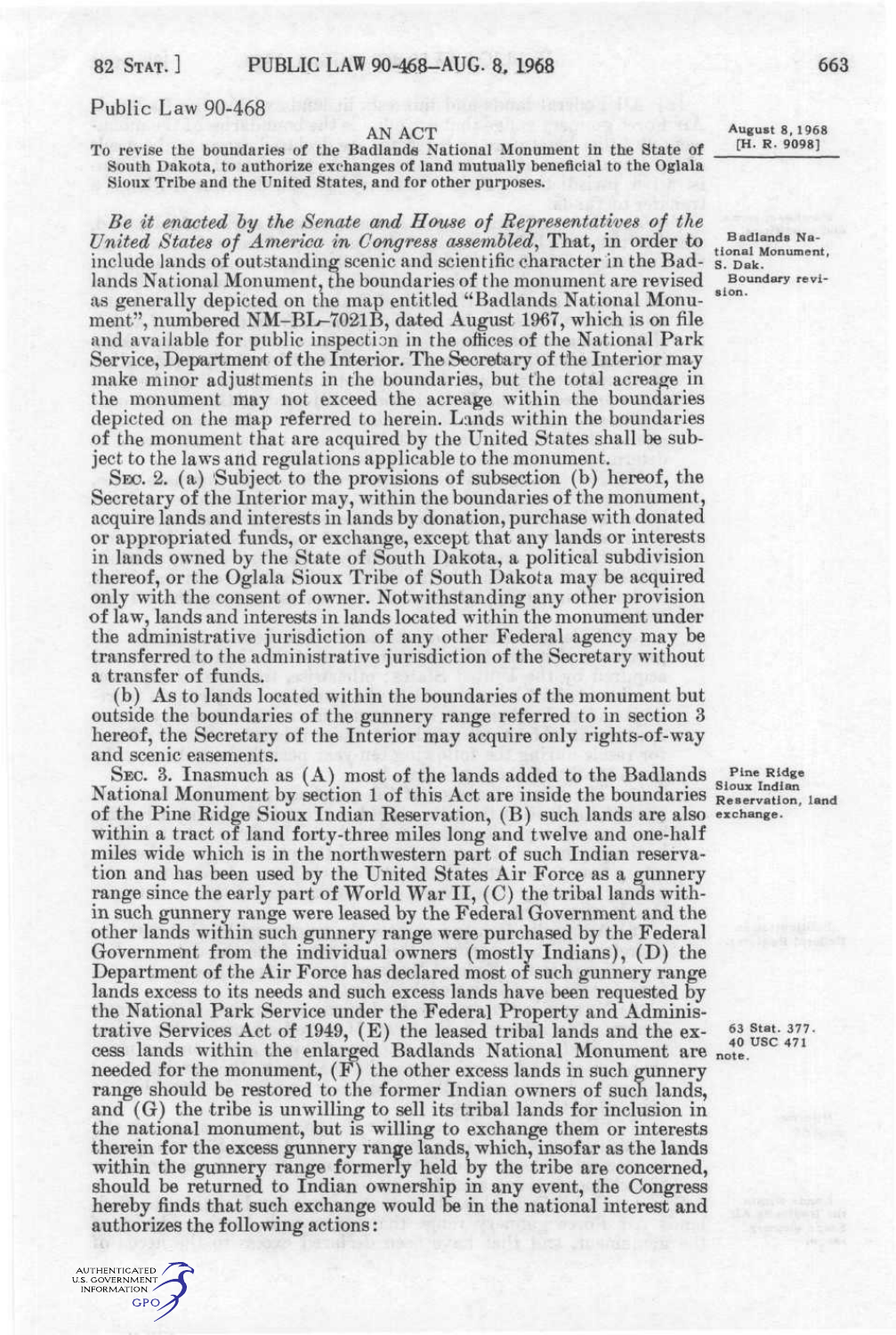(a) All Federal lands and interests in lands within the Badlands Air Force gunnery range that are outside the boundaries of the monument and that heretofore or hereafter are declared excess to the needs of the Department of the Air Force shall be transferred to the administrative jurisdiction of the Secretary of the Interior without a transfer of funds.

(b) Any former Indian or non-Indian owner of a tract of such land, whether title was held in trust or fee, may purchase such tract from the Secretary of the Interior under the following terms and conditions:

(1) The purchase price to a former Indian owner shall be the total amount paid by the United States to acquire such tract and all interests therein, plus interest thereon from the date of acquisition at a rate determined by the Secretary of the Treasury taking into consideration the average market yield of all outstanding marketable obligations of the United States at the time the tract was acquired by the United States, adjusted to the nearest oneeighth of 1 per centum. The purchase price to a former non-Indian owner shall be the present fair market value of the tract as determined by the Secretary of the Interior.

(2) Not less than \$100 or 20 per centum of the purchase price, whichever is less, shall be paid at the time of purchase, and the balance shall be payable in not to exceed 20 years with interest at a rate determined by the Secretary of the Treasury taking into account the current average market yield on outstanding marketable obligations of the United States with twenty years remaining to dute of maturity, adjusted to the nearest one-eighth of 1 per centum.

(3) Title to the tract purchased shall be held in trust for the purchaser if it was held in trust status at the time the tract was acquired by the United States; otherwise, the title to the tract purchased shall be conveyed to the purchaser subject to a mortgage and such other security instruments as the Secretary deems appropriate. If a tract purchased under this- subsection is offered for resale during the following ten-year period, the tribe must be given the first right to purchase it.

(4) The unpaid balance of the purchase price shall be a lien against the land if the title is held in trust and against all rents, bonuses, and royalties received therefrom. In the event of default in the payment of any installment of the purchase price the Secretary may take such action to enforce the lien as he deems appropriate, including foreclosure and conveyance of the land to the Oglala Sioux Tribe.

(5) An application to purchase the tract must be filed with the Secretary of the Interior within one year from the date a notice is published in the Federal Register that the tract has been transferred to the jurisdiction of the Secretary.

(6) No application may be filed by more than five of the former owners of an interest in the tract. If more than one such application is filed for a tract the applicants must agree on not more than five of the former owners who shall make the purchase, and failing such agreement all such applications for the tract shall be rejected by the Secretary.

(7) "Former owner" means, for the purposes of subsection (b) of this section, each person from whom the United States acquired an interest in the tract, or if such person is deceased, his spouse, or if such spouse is deceased, his children.

SEC. 4. (a) All Federal lands and interests in lands within the Badlands Air Force gunnery range that are outside the boundaries of the monument, and that have been declared excess to the needs of

**Purchase, terms and conditions.** 

**Publication in Federal Register.** 

**••Former owner."** 

**Lands within the Badlands Air Force gunnery range.**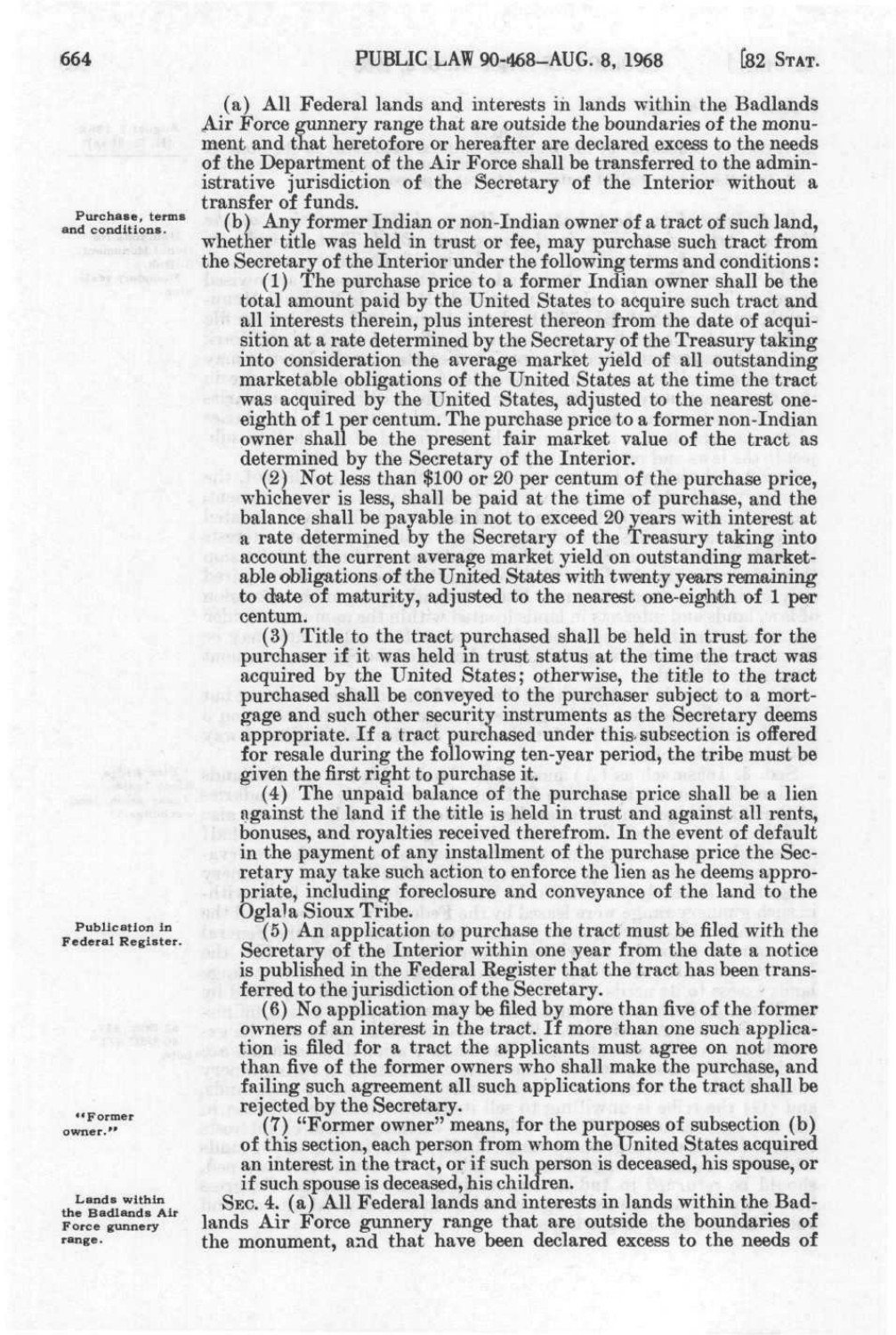the Department of the Air Force, and that are not purchased by former owners under section 3(b), and all lands that have been acquired by the United States under authority of title II of the National Industrial Recovery Act of June 16, 1933 (48 Stat. 200), and subsequent relief Acts, situated within the Pine Ridge Indian Reservation, administrative jurisdiction over which has heretofore been transferred by the President from the Secretary of Agriculture to the Secretary of the Interior by Executive Order Numbered 7868, dated April 15,1938, shall be subject to the following provisions of this section.

(b) Any former Indian owner of land that is within the Badlands Air Force gunnery range and outside the boundaries of the monument and that has not been declared excess to the needs of the Department of the Air Force on the date of the enactment of this Act may, within the period specified in section  $3(b)(5)$ , elect (i) to purchase an available tract of land described in section  $4(a)$  of substantially the same value, or (ii) to purchase the tract formerly owned by him at such time as such tract is declared excess and transferred to the Secretary of the Interior as provided in section 3(a).

(c) Any former Indian owner of a tract of land within the boundaries of the monument that was acquired by the United States for the Badlands Air Force gunnery range, and that is transferred to the Secretary of the Interior pursuant to section 2 of this Act, may, within the period specified in section 3(b)(5), elect (i) to acquire from the Secretary of the Interior a life estate in such tract at no cost, subject to restrictions on use that may be prescribed in regulations applicable to the monument, or (ii) to purchase an available tract of land described in section 4(a) of substantially the same value.

(d) Purchases under subsection (b) and clause (ii) of subsection (c) of this section shall be made on the terms provided in section 3(b).

SEC. 5. (a) Title to all Federal lands and interests in lands within  $\frac{\text{Lands outside}}{\text{the Badlands Air}}$ the boundaries of the Badlands Air Force gunnery range that are Force gunnery *"*  outside the boundaries of the monument, and that are transferred to *range.*  the administrative jurisdiction of the Secretary of the Interior as provided in section 3(a), including lands hereafter declared to be excess, and that are not selected under sections 3(b) or 4, and title to all lands within the boundaries of the monument that were acquired by the United States for the Badlands Air Force gunnery range, subject to any life estate conveyed pursuant to section 4(c) and subject to restrictions on use that may be prescribed in regulations applicable to the monument, which regulations may include provisions for the protection of the black-footed ferret, may be conveyed to the Oglala Sioux Tribe in exchange (i) for the right of the United States to use all tribal land within the monument for monument purposes, including the right to manage fish and wildlife and other resources and to construct visitor use and administrative facilities thereon, and (ii) for title to three thousand one hundred fifteen and sixty-three one-hundredths acres of land owned by the Oglala Sioux Tribe and located in the area of the Badlands Air Force gunnery range which is not excess to the needs of the Department of the Air Force and which is encompassed in civil action numbered 859 W.D. in the United States District Court for the District of South Dakota, if such exchange is approved by the Oglala Sioux Tribal Council. The lands acquired under paragraph (ii) shall become a part of the Badlands Air Force gunnery range retained by the Department of the Air Force. The Mineral rights. United States and the Oglala Sioux Tribe shall reserve all mineral rights in the lands so conveyed. The right of the United States to use for monument purposes lands that were tribally owned prior to the date of this Act shall not impair the right of the Oglala Sioux Tribe

**3 F.R. 903.**